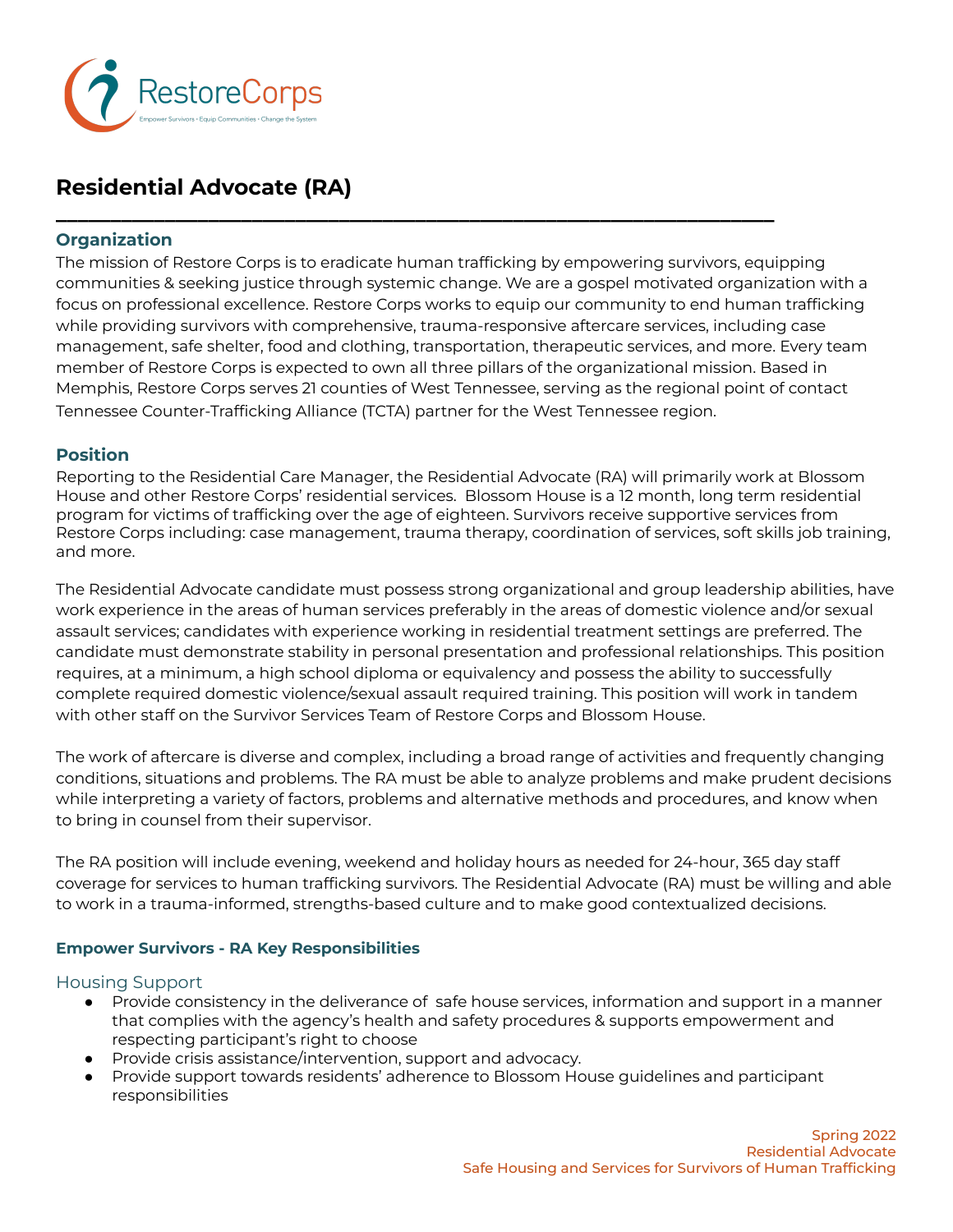- Assist the Residential Manager in the maintenance of house logs including; telephone, night, safety, evacuation, fire drill activities and other house operations
- Follow systems of stewardship created by the Residential Manager for grant compliance and resource management to include maintaining purchasing logs, submitting receipts, maintaining mileage log on company vehicle, and more
- Ensure all residents receive and review handbooks and are fully informed and aware of health and safety requirements and guidelines for communal living.
- Operate through a sense of ownership and responsibility for the overall functioning of the houses
- Clearly communicate timely and efficiently regarding operational and program needs of the house
- Utilize personal and/or agency vehicle to safely transport clients to service related activities
- Maintain the strictest level of confidentiality regarding location of Blossom Houses

### Case Management Support

- Support one another and the Survivor Care Coordinator in the implementation of client's individual care plan with a trauma-informed, strengths-based approach
- Document individual activity in compliance with agency, funding sources guidelines and procedures.
- In compliance with state and federal consumer confidentiality legal guidelines, maintain the strictest level of survivor information confidentiality.

### **Equip Communities - RA Key Responsibilities**

- Maintain professional collaborative relationships within and outside of the agency
- Attend all meetings and trainings as required by agency, & funding/accreditation source standards
- Identify and convey to the Residential Manager potential collaborative relationships with other organizations and individuals, as needed, for assistance towards overall Blossom House needs
- Build rapport and trust with a diverse population including clients, staff members, volunteers and donors. Great people skills are vital for this role
- Attend, as directed, community or related events to learn about other victim serving organizations, network for key relationships, and build awareness about Restore Corps' services and mission
- Serve as a Restore Corps representative to share expertise at professional and community trainings and other events
- Attend community events with Executive Director and Director of Survivor Services (and other team members), as directed, through orientation and ongoing cross-training

#### **Change Systems - RA Key Responsibilities**

- **●** Team with the Corps Team in order to offer educational groups to high risk communities to identify victims of human trafficking and/or groups for engaged survivors being served by the DST
- Participate in Lives Worth Saving or the TDOC project, as directed by your supervisor
- Identify service gaps during service provision, providing insight to Director of Survivor Services and Executive Director to inform potential legislation or systems change
- Provide support to law enforcement operations or other system change opportunities, as directed.

#### **Additional Responsibilities**

- Perform additional tasks as prescribed by the Executive Director or Director of Survivor Services
- Keep personal certifications/training profile up-to-date
- Perform other agency-related duties or special projects, as directed by supervisor or Executive Director. Duties may change according to organizational needs
- Ability and willingness to work irregular hours when organizational needs dictate. Rotating on-call hours on nights and weekends are part of this position

#### **Working Conditions**